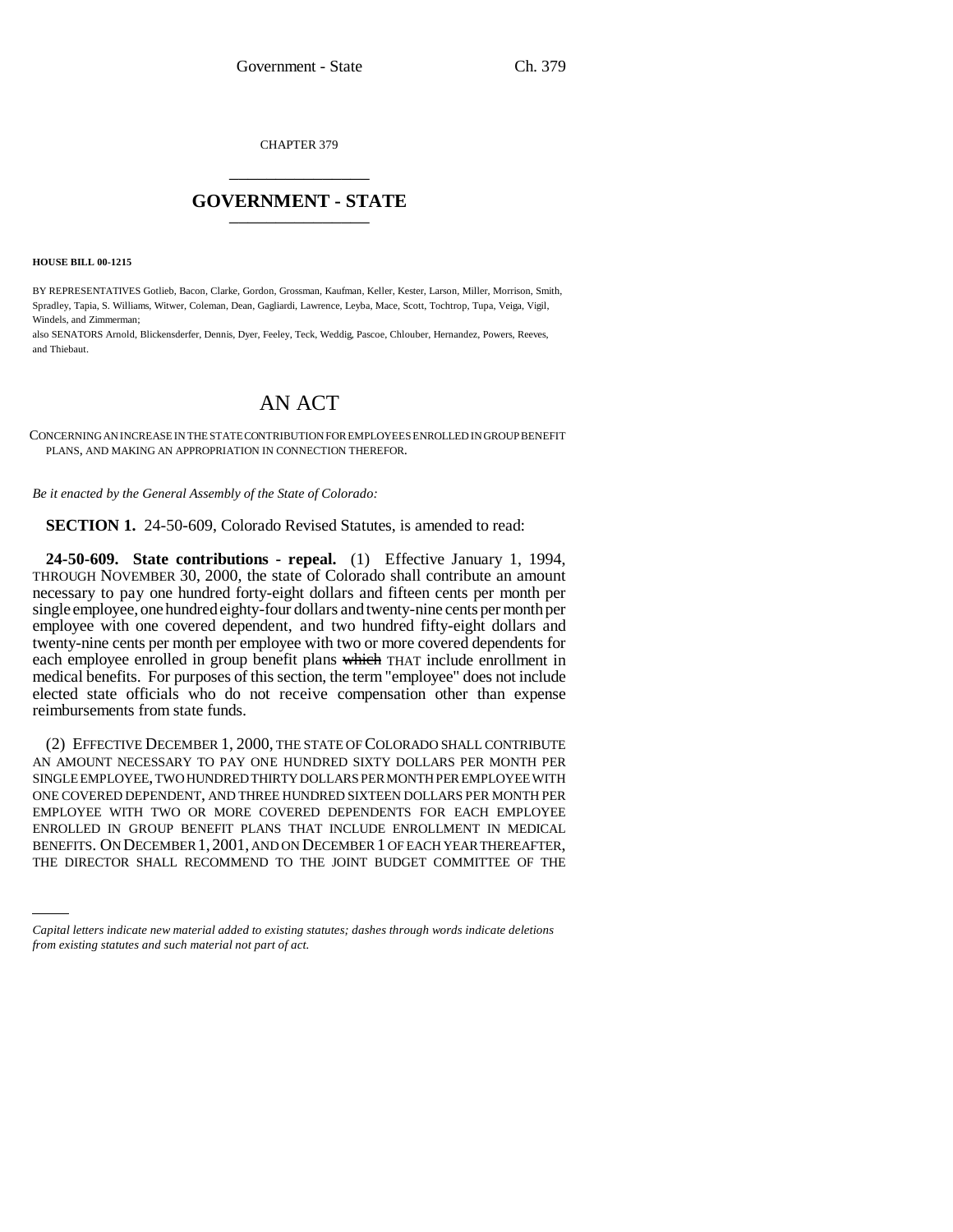## Ch. 379 Government - State

GENERAL ASSEMBLY THAT THE CONTRIBUTION AMOUNTS SPECIFIED IN THIS SUBSECTION (2) BE ADJUSTED IN ACCORDANCE WITH THE CHANGE IN THE CONSUMER PRICE INDEX FOR THE DENVER-BOULDER METROPOLITAN STATISTICAL AREA FOR THE PRECEDING CALENDAR YEAR, BUT IN NO EVENT SHALL THE STATE CONTRIBUTION EXCEED THE AMOUNT RECOMMENDED BY THE DIRECTOR IN THE ANNUAL TOTAL COMPENSATION SURVEY PREPARED PURSUANT TO SECTION 24-50-104 (4). FOR PURPOSES OF THIS SECTION, THE TERM "EMPLOYEE" DOES NOT INCLUDE ELECTED STATE OFFICIALS WHO DO NOT RECEIVE COMPENSATION OTHER THAN EXPENSE REIMBURSEMENTS FROM STATE FUNDS.

**SECTION 2. Appropriations - adjustments in 2000 long bill.** For the implementation of section 24-50-609 (2), Colorado Revised Statutes, appropriations made in the annual general appropriation act for the fiscal year beginning July 1, 2000, shall be increased by the sum of five million one hundred fourteen thousand six hundred eighty-three dollars (\$5,114,683). Said increases shall be derived from such sources as detailed in the following table:

|                                            |                        |                      | Cash                          |                         |              |
|--------------------------------------------|------------------------|----------------------|-------------------------------|-------------------------|--------------|
| <b>DEPARTMENT</b>                          | General<br><b>Fund</b> | Cash<br><b>Funds</b> | <b>Funds</b><br><b>Exempt</b> | Federal<br><b>Funds</b> | <b>Total</b> |
| Agriculture                                | 23,709                 | 33,625               | $\Omega$                      | 570                     | 57,904       |
| Corrections                                | 1,222,843              | 3,155                | 35,995                        | $\boldsymbol{0}$        | 1,261,993    |
| Education                                  | 68,662                 | 2,597                | 2,431                         | $\theta$                | 73,690       |
| Governor                                   | 8,757                  | $\theta$             | 9,008                         | 735                     | 18,500       |
| <b>Health Care Policy</b><br>and Financing | 12,325                 | $\theta$             | $\theta$                      | 13,630                  | 25,955       |
| <b>Higher Education</b>                    | 19,415                 | 3,335                | 2,194                         | $\theta$                | 24,944       |
| <b>Human Services</b>                      | 531,426                | 4,532                | 217,189                       | 80,458                  | 833,605      |
| Judicial                                   | 505,815                | 20,110               | $\theta$                      | $\theta$                | 525,925      |
| Labor and<br>Employment                    | $\mathbf{0}$           | 37,032               | 11,140                        | 92,544                  | 140,716      |
| Law                                        | 19,531                 | 2,184                | 37,959                        | 1,376                   | 61,050       |
| Legislature                                | 50,624                 | $\theta$             | $\theta$                      | $\theta$                | 50,624       |
| <b>Local Affairs</b>                       | 28,374                 | 1,210                | 1,767                         | 9,217                   | 40,568       |
| <b>Military Affairs</b>                    | 6,228                  | $\theta$             | $\boldsymbol{0}$              | 11,666                  | 17,894       |
| <b>Natural Resources</b>                   | 118,171                | 129,157              | 22,244                        | 26,349                  | 295,921      |